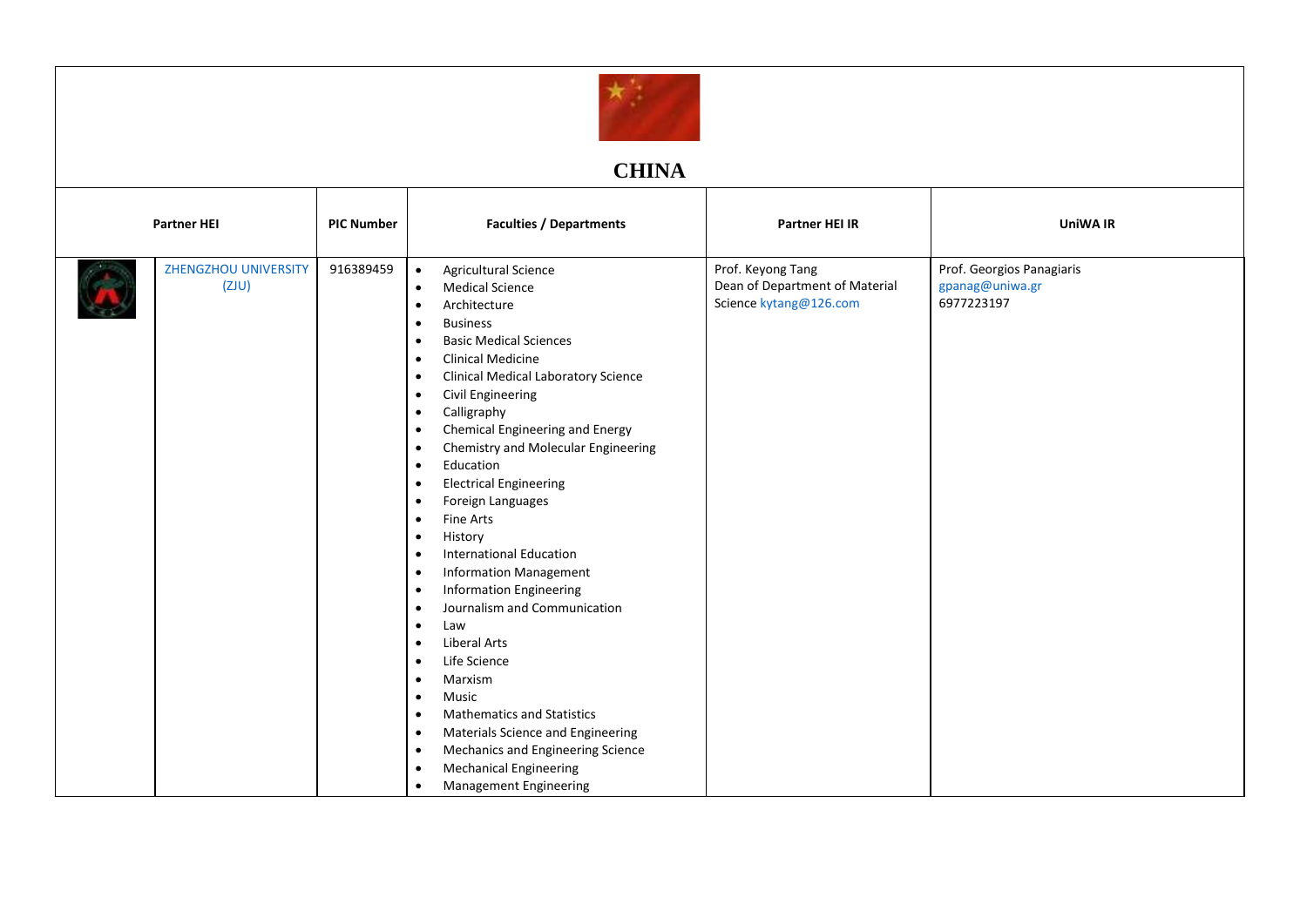|                                                                         |           | <b>Nursing</b><br>$\bullet$<br><b>Public Administration</b><br>$\bullet$<br><b>Physical Education</b><br>$\bullet$<br>Public Health<br><b>Pharmaceutical Sciences</b><br>$\bullet$<br><b>Physical Engineering</b><br>$\bullet$<br>Stomatology<br>$\bullet$<br><b>Tourism Management</b><br>$\bullet$<br>Water Conservancy and Environment<br>$\bullet$                                                                                                                                                                                                                                                                                                                                                                                                                                            |                                                                                                                                       |                                                                                      |
|-------------------------------------------------------------------------|-----------|---------------------------------------------------------------------------------------------------------------------------------------------------------------------------------------------------------------------------------------------------------------------------------------------------------------------------------------------------------------------------------------------------------------------------------------------------------------------------------------------------------------------------------------------------------------------------------------------------------------------------------------------------------------------------------------------------------------------------------------------------------------------------------------------------|---------------------------------------------------------------------------------------------------------------------------------------|--------------------------------------------------------------------------------------|
| <b>Zhejiang Sci-Tech</b><br>University (ZSTU)                           | 915441478 | Science<br>$\bullet$<br><b>Materials and Textiles</b><br>$\bullet$<br>Fashion Design and Engineering<br>$\bullet$<br>Information Science and Technology<br>$\bullet$<br>Mechanical Engineering and Automation<br>$\bullet$<br>Civil Engineering and Architecture<br>$\bullet$<br>Life Science<br>$\bullet$<br><b>Economics and Management</b><br>$\bullet$<br>Art and Design<br>$\bullet$<br>Law and Politics<br>$\bullet$<br>Foreign Languages Studies<br>$\bullet$<br>Shi Liangcai School of Journalism and<br>$\bullet$<br>Communication<br>Marxism<br>$\bullet$<br>Qixin School<br>$\bullet$<br><b>International Education</b><br>$\bullet$<br><b>Continuing Education</b><br>$\bullet$<br>PE and Military Training<br>$\bullet$<br>Keyi College of Zhejiang Sci-Tech University<br>$\bullet$ | WANG Jiajun<br>College of Materials and Textiles<br>wangjjhz@163.com<br>CHENNING An<br>Program Officer<br>email: foreign7@zstu.edu.cn | Assoc. Prof. Georgios PRINIOTAKIS<br>Tel: +30 210 538 1132<br>e-mail: gprin@uniwa.gr |
| <b>Nanjing University of</b><br><b>Science and Technology</b><br>(NUST) | 923621682 | <b>Mechanical Engineering</b><br>$\bullet$<br><b>Chemical Engineering</b><br>$\bullet$<br><b>Electronic and Optical Engineering</b><br>$\bullet$<br><b>Computer Science and Engineering</b><br>$\bullet$<br><b>Economics and Management</b><br>$\bullet$<br><b>Energy and Power Engineering</b><br>$\bullet$<br>Automation<br>$\bullet$<br>Science<br>$\bullet$<br>Foreign Studies<br>$\bullet$<br><b>Environmental and Biological Engineering</b><br>$\bullet$<br>Design and Communication<br>$\bullet$<br><b>Public Affairs</b><br>$\bullet$                                                                                                                                                                                                                                                    | Haoping WANG<br>hp.wang@njust.edu.cn<br>Heng ZHANG<br>zhangheng@njust.edu.cn                                                          | Assoc. Prof. Georgios PRINIOTAKIS<br>Tel: +30 210 538 1132<br>e-mail: gprin@uniwa.gr |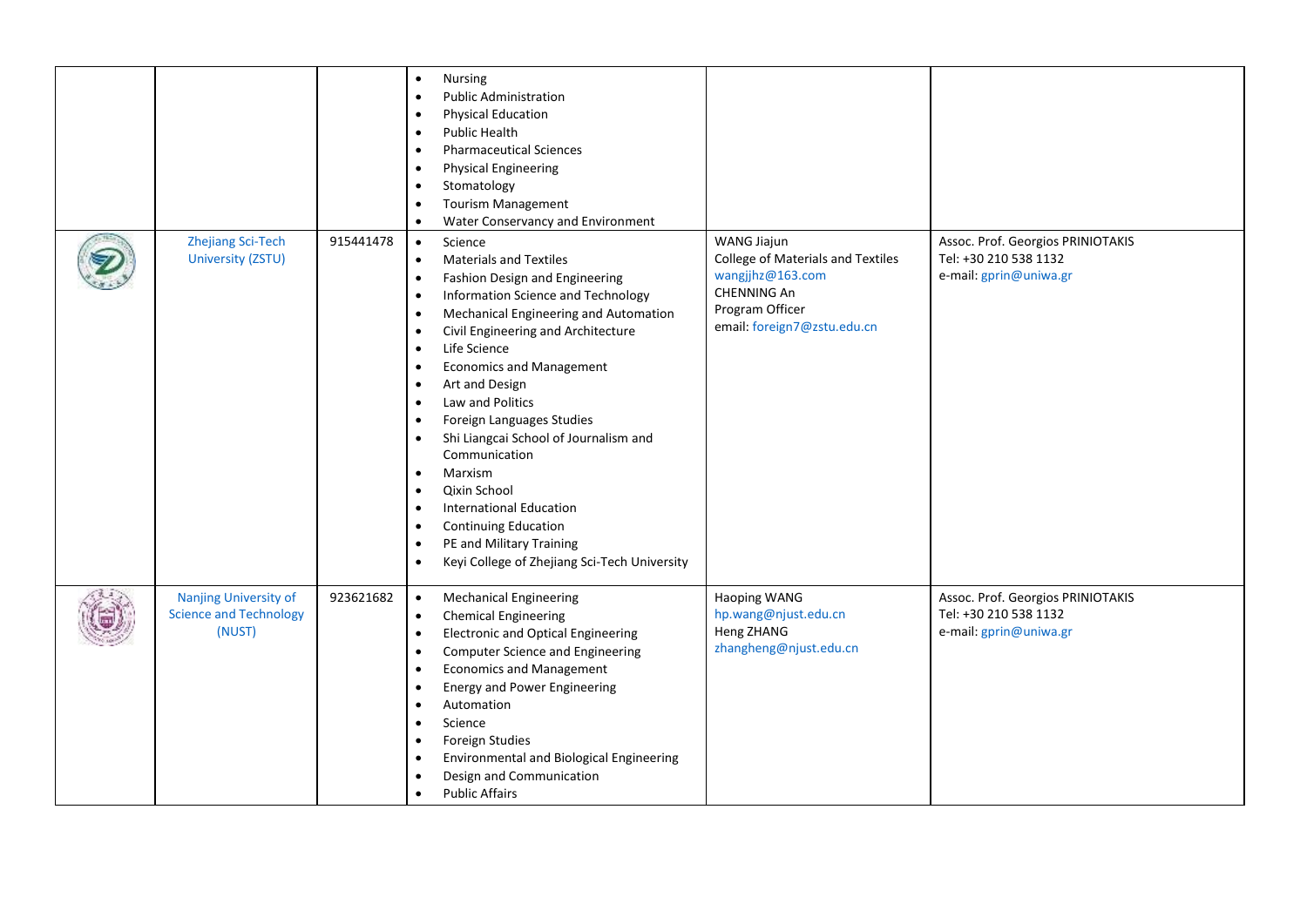|                                                                     |           | <b>Intellectual Property</b><br>$\bullet$                                                                                                                                                                                                                                                                                                                                                                    |                                                                                                                            |                                                                                                                                               |
|---------------------------------------------------------------------|-----------|--------------------------------------------------------------------------------------------------------------------------------------------------------------------------------------------------------------------------------------------------------------------------------------------------------------------------------------------------------------------------------------------------------------|----------------------------------------------------------------------------------------------------------------------------|-----------------------------------------------------------------------------------------------------------------------------------------------|
| Shanghai University (SU)                                            | 983968389 | Arts<br>$\bullet$<br><b>Liberal Arts</b><br>$\bullet$<br><b>Business and Management</b><br>$\bullet$<br>Engineering<br>$\bullet$<br>Science<br>$\bullet$<br><b>Residential College</b><br>$\bullet$<br>Qian Weichang College<br>$\bullet$<br><b>Physical Education College</b><br>College of Continuing Education<br>$\bullet$<br>College of International Education<br>$\bullet$                            | <b>SHEN Liang</b><br>Tel: +86 (0) 21 66123651<br>shenliang@t.shu.edu.cn                                                    | Assoc. Prof. Dimitris Glotsos<br>e-mail: dimglo@uniwa.gr<br>210-5385-375                                                                      |
| <b>HONG KONG</b><br><b>POLYTECHNIC</b><br>UNIVERSITY (PolyU)        | 999463169 | Applied Science and Textiles<br>$\bullet$<br><b>Business</b><br>$\bullet$<br><b>Construction and Environment</b><br>$\bullet$<br>Design<br>Engineering<br>$\bullet$<br><b>Health and Social Sciences</b><br>$\bullet$<br>Hotel and Tourism Management<br>$\bullet$<br>Humanities<br>$\bullet$                                                                                                                | Professor Alex MOLASIOTIS<br>Chair Professor of Nursing and<br>Head<br>alex.molasiotis@polyu.edu.hk                        | Professor Chrysoula Tsiou<br>e-mail: chrisa-tsiou@hotmail.com<br>Tel.: 0030 210 5385616<br>Lecturer Alexandra Koreli<br>alkor2004@yahoo.co.uk |
| <b>FUDAN UNIVERSITY</b><br>(FDU)                                    | 999899863 | Humanities and Social Sciences<br>$\bullet$<br>Sciences, Engineering and Medicine<br>$\bullet$                                                                                                                                                                                                                                                                                                               | Professor Huang, Yang, Dean<br>fdms iec@fudan.edu.cn<br>mta@fudan.edu.cn<br>www.fdsm.fudan.edu.cn                          | Prof. Vicky Katsoni<br>katsoniv@uniwa.gr                                                                                                      |
| Zhejiang University of<br>Media and<br><b>Communications (ZUMC)</b> | 923529823 | <b>Broadcast Announcing and Presenting Arts</b><br>$\bullet$<br>Electronics and Information<br>$\bullet$<br>Animation<br>$\bullet$<br>Management<br>$\bullet$<br><b>Cultures &amp; Communications</b><br>$\bullet$<br>Art Design<br>$\bullet$<br><b>Cultural Creativity</b><br>$\bullet$<br>Literature<br>$\bullet$<br>New Media<br>Journalism and Communications<br>$\bullet$<br>Music<br>$\bullet$<br>Film | Ms. Li Jinglan, Dean<br>Professor Zhang Jie at the<br><b>International Office</b><br>Tel: 86571-88206858<br>ljl@zju.edu.cn | Prof. Vicky Katsoni<br>katsoniv@uniwa.gr                                                                                                      |